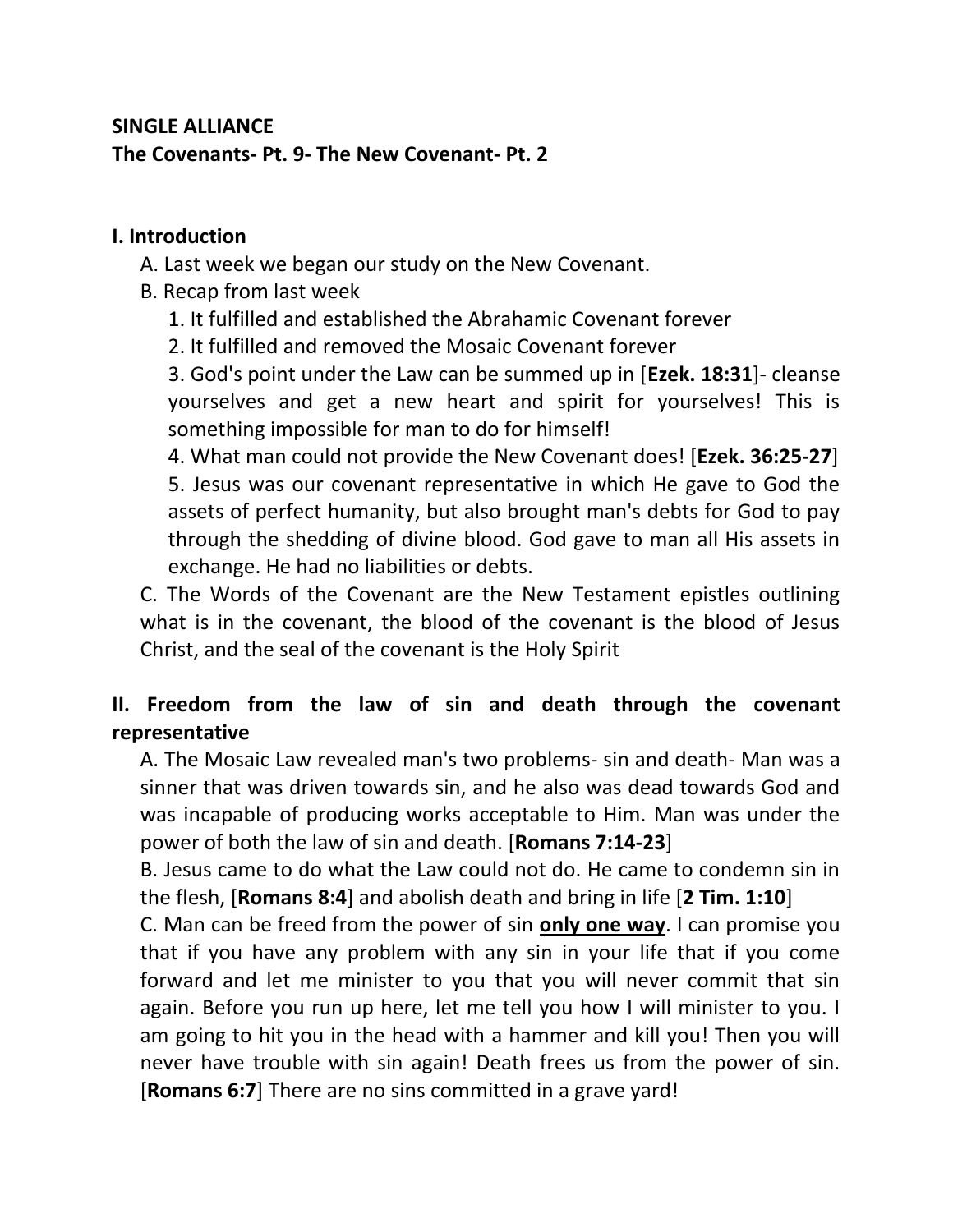D. The penalty for sin is death, but once death is fully achieved- physical death- sin has no more power- sin has to have a body to work through.

E. When someone dies they pay the penalty for sin which is death, but they cannot go free because they have no life to do so. Just like when a death row inmate is executed and pays their debt to society cannot go free after he dies, because he is dead and has no power to get up and go free.

F. Mankind is held in death. If only man could die, be freed from sin's control, and then have the power and life to rise from the dead, he could enjoy that freedom! What is impossible for man is possible with God.

G. Jesus came to earth as man's representative. He lived 33 years accumulating assets for humanity to give to God at the cross. At the cross Jesus assumed all the liabilities of man- sin, sins, curses, etc. and then he paid the ultimate price for them which was death. What He did He did for us and as us. What happened to Him happened to us. When he died, we died! When he died he died to the power of sin. When He died to the power of sin, we died to the power of sin. This is a legal transaction of covenant.

H. Now having died to sin by way of a representative is wonderful, but what is more amazing and wonderful, is that Jesus had the power and authority to raise Himself up again out of death. [**John 10:18**] When he was raised up in new life and power, so were we, because we were in our representative! I. When we received Christ we received this new life on the inside of us! The old sinner we were died and we were born again with the life of God. This

was salvation of our spirit.

J. We still live in an unredeemed body with the nature of sin in it. We need sanctification and to live above sin in our daily lives. If we know and receive what was done at the cross and by the New Covenant we can by faith appropriate the death of Jesus as our own and be freed from the control of the law of sin in our life. Then we can by faith appropriate the life of God in us to empower us to do works acceptable to God and be freed from the law of death. By the law of the spirit of life in Christ Jesus He has set us free from the law of sin and death! [**Romans 8:2**]

K. [**Romans 6:11**]- This is admonition to appropriate the death and resurrection of Jesus as your own.

L. [**2 Cor. 4:11-12**]- Paul lived this out in his own life!

M. [**Romans 8:11-13**]- The Spirit of Jesus within the believer works the death and the life of Jesus into the mortal body. He kills the evil deeds